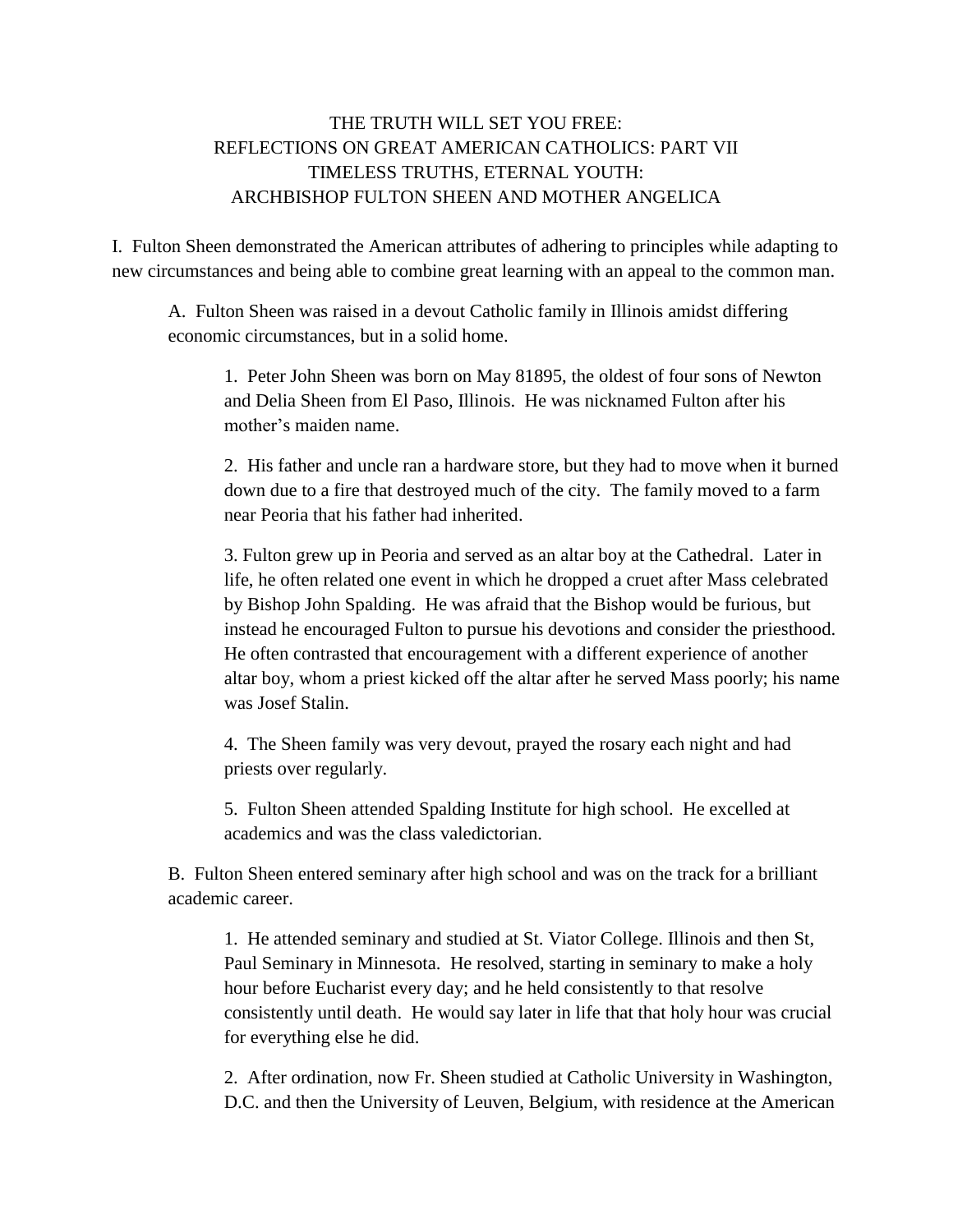College in that town. He earned a doctoral degree in philosophy in 1923 and won the Cardinal Mercier award for the best philosophical dissertation. That award had recently been established and was named for Cardinal Disere Joseph Mercier, a great Thomist who taught at the university and had strongly resisted the German advance in World War I.

3. Fulton Sheen then earned a second doctoral degree (S.T.D.) at the Angelicum University in Rome. At the time, one needed two doctoral degrees to be a full professor.

C. After ordination, Bishop Edmund Dunne sent him to be the assistant pastor at St. Patrick Church in London and a teacher of theology at St. Edmund College, a boarding school, which is the oldest continuous Catholic school in England.

D. Fr. Sheen was then assigned at the pastor of St. Patrick parish in Peoria. People were surprised at the appointment, given Fr. Sheen's academic credentials. However, he accepted it as a part of his ministry. Bishop Dunne later explained that he wanted to see how Fr. Sheen would obey an order that did not seem suited for his talents.

E. In 1927, Fr. Sheen then became a philosophy and religion teacher at Catholic University, a post he continued for 25 years. He taught such subjects as "Philosophy and Religion," "Religion and Society," and "God and Modern Philosophy." He was trying to find ways of connecting the timeless faith to the modern world.

- His classes and lectures became very popular. In 1929, he was the preacher for the Mass of St. Thomas Aquinas at the University, which was a high honor. He became a Monsignor in 1934, at the age of 39.

- In his role as a teacher, he strongly promoted engagement with the world and Catholics taking on roles as teachers across the boards.

- As early as the late 1920s he was opposing racial segregation and anti-Semitism, which were common at the time.

F. In 1930, he began his hour long radio broadcasts entitled The Catholic Hour. It was an immediate hit.

1. In 1926, a New York radio station asked him to give a series of Lenten reflections, which were well received.

2. In 1930, he was asked to help out for two weeks for The Catholic Hour, a weekly radio show. His talks were so popular that the station hired him full time.

- In that broadcast, he denounced Hitler as the anti-Christ and promoted opposition to him.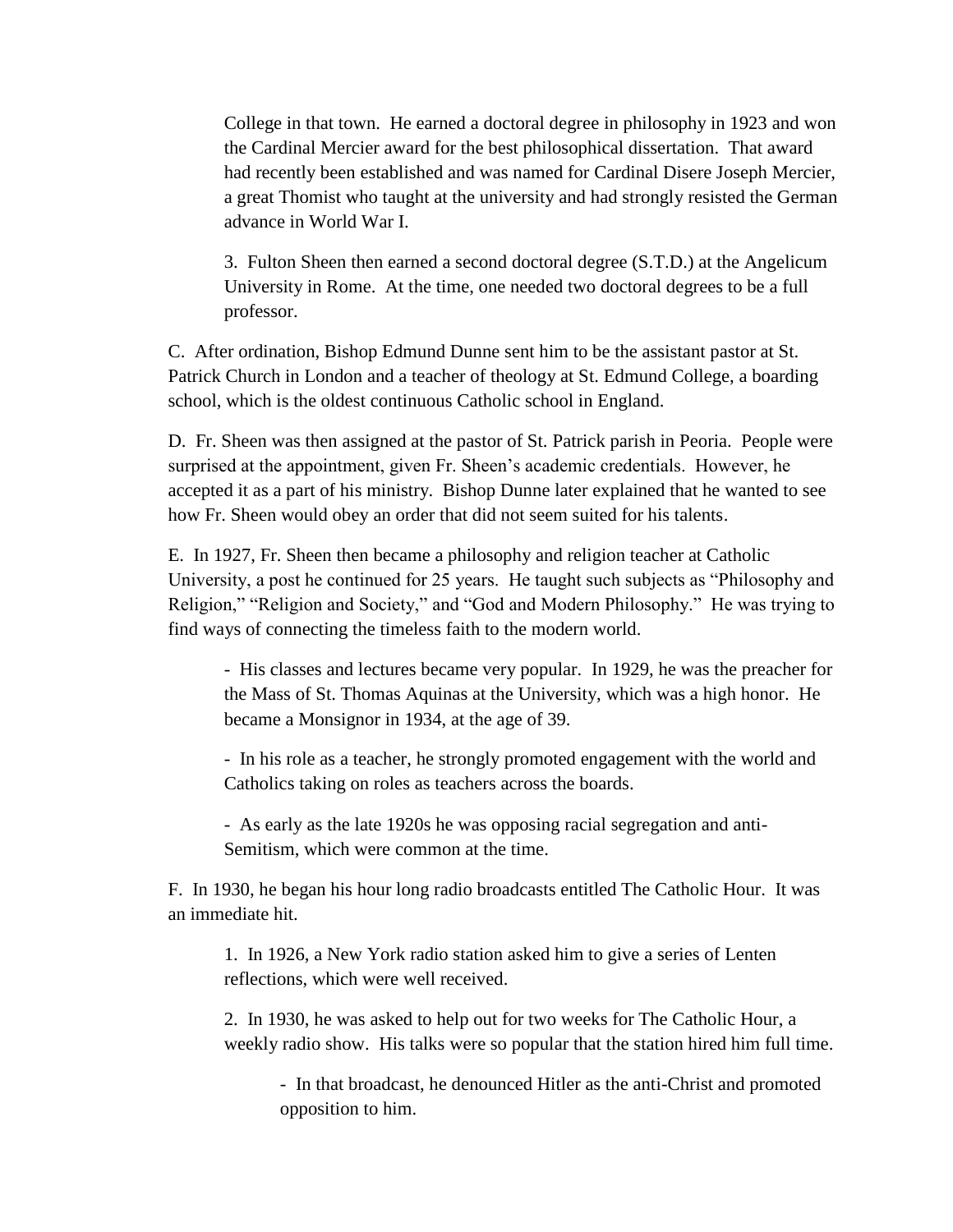- By 1936, he was receiving about 75 letters a week, a lot of them recommending topics. He also often went on speaking tours.

3. By 1946, the radio station was receiving 3000 to 6000 letters a week about his broadcast, which had four million listeners by 1950. Also in 1946, Time magazine said he was the Catholic Church's greatest evangelizer.

4. In the midst of this speaking, he still taught full time at Catholic University until 1950, as well as publishing 34 books.

5. In 1958, he became the national director of the Society for the Propagation of the Faith, which is to this day dedicated to support for missionary activity. He continued in this role for 16 years and in that time dramatically popularized its goals and guided it to raise hundreds of millions of dollars.

6. In June, 1951, he was consecrated as an auxiliary bishop for New York.

G. In 1951, Fulton Sheen began his very famous Life is Worth Living television series, which would bring the faith to the world.

1. Msgr. Sheen had celebrated the first televised Mass in 1940 and now he was preparing to bring his evangelizing message to television full time.

2. The show began on the Dumont Television network as simply a talk show that he would give live without notes. It broadcast at 8:00 p.m. on Tuesday night, which was not considered a prime slot; and it was broadcast in only three stations.

3. However, the show became very popular and was covered by twelve more stations within two months. About 8500 letters a week came in for the show, and tickets for the live audience were difficult to come by.

4. Soon, the show was at the top of the ratings, and Bishop Sheen won an Emmy award for The Most Outstanding Television Personality in 1952. In his acceptance speech, Bishop Sheen said that he wanted to thank his writers, Matthew, Mark, Luke and John. Time magazine called him in 1952 the first televangelist, which at the time was a novel and very complimentary term

5. The show climbed in popularity to 30 million and was at times the most watched television show in America.

6. For the show, Bishop Sheen would be dressed in the full regalia of a bishop, but would also try to present aspects of the faith to the general public. In later years, he wrote, "When I began television nationally and on a commercial basis, the approach had to be different. I was no longer talking in the name of the Church and under the sponsorship of its bishops. The new method had to be more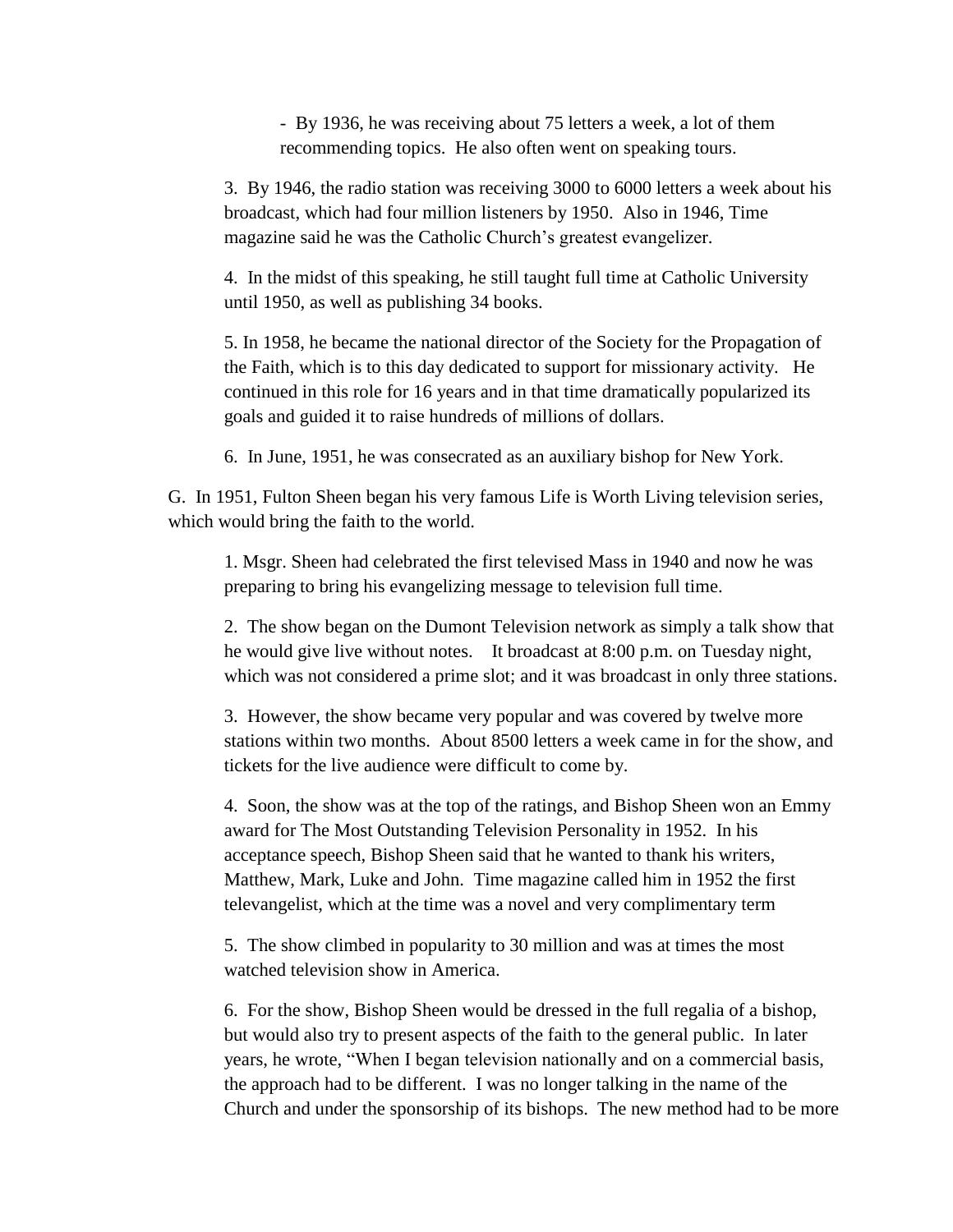ecumenical and directed to Catholics, Protestants, Jews and all men of good will. It was no longer a presentation on Christian doctrine but rather a reasoned approach to it beginning with something that was in common to the audience. Hence, during those television years, the subjects ranged from communism, to art to science, to humor, aviation, war etc."

7. On the show and elsewhere, Bishop Sheen vehemently opposed communism and secularist views on psychology as contrary to human nature. But he also made a study of such atheistic systems to show how Christianity was a better response to the problems of the modern world.

H. Fulton Sheen also continued publishing books, including his 1958 classic Life of Christ, which is a commentary on the Gospels that circulates widely to this day. He would eventually publish 73 books. He also had two syndicated columns, God Love You and Fulton Sheen Writes. He gave almost all of royalties from his broadcasts and books to charities, including \$10 million to the Society for the Propagation of the Faith.

I. Fulton Sheen was also active in giving spiritual direction and providing education for potential converts. The people whom he instructed in their process of comings into the Catholic Church include: Henry Ford II, liberal writer Heywood Broun, author Clare Booth Luce, the wife of the owner of Time Magazine, and a former communist leader Louis Budenz. He made the choice early on to focus on missionary work in bringing the faith to the general public, rather than focusing on academic accomplishment.

J. As a bishop, Fulton Sheen attended all of the Sessions of the Vatican II Council. Pope Benedict XVI said in a 2012 interview that Fulton Sheen "would fascinate us in the evenings with his talks."

K. There was a conflict between Auxiliary Bishop Fulton Sheen and Archbishop Francis Spellman, both of New York, when the government donated millions worthy of milk to the New York Archdiocese for use in the missions. The Archdiocese then transferred the mill to the Society for the Propagation of the Faith, but then wanted payment, which Bishop Sheen refused. The case went all the way up to Pope Pius XIII, who sided with Sheen. Neither of them spoke of the conflict in later, but there seemed to be some tension remaining.

L. In 1966, Fulton Sheen e became the Bishop of Rochester, where he served until 1969.

1. It was a very difficult time, and he had a lot of opposition from within the Church.

2. As Bishop of Rochester, Fulton Sheen opposed the Vietnam War, starting in July, 1967, before it became very unpopular.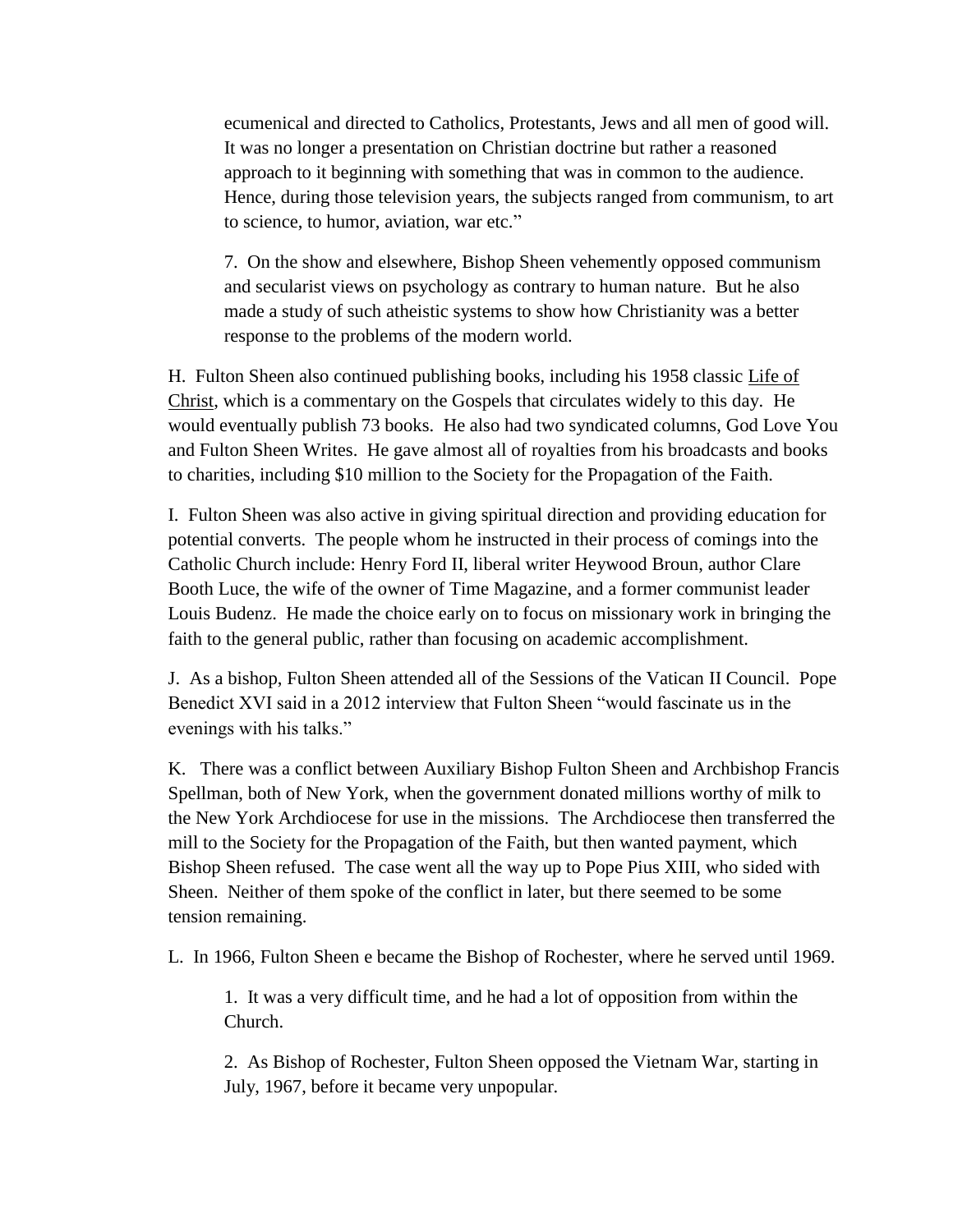3. He was also very involved in ecumenical activities, including the Sheen Ecumenical Housing Foundation.

4. There was trouble over one church St. Bridget which the diocese could not maintain. Because the church could no longer be supported, Bishop Sheen decided to give it to the government for housing for the poor. However, the opposition spread the tale that he was turning churches into homeless shelters, and so the arrangement was never completed.

5. After three difficult years, he retired from this office in 1969. He was then appointed the titular archbishop of Newport, Wales, an honorary title that gave him the status of an archbishop, but with no active diocese to run.

M. In his later years, Archbishop Sheen later began taping retreats.

1. In 1974, Cardinal Boyle of Washington asked Fulton Sheen to be the speaker for a priests retreat. The talks were taped and sold, which was a novelty at the time. This series was called Renewal and Reconciliation

2. Soon he and others began taping series of talks and selling them. To produce and distribute the tapes, a nonprofit company called The Ministr-O-Media was created and was soon thriving. Its profits were given to the Society for the Propagation of the Faith.

3. In these retreats, he very much emphasized the need for prayer, conversion, and particularly a daily Holy Hour.

N. In 1977 his heart condition became much worse, and his work was very much curtailed. In addition, the chaos of the times very much contradicted his optimism about the future. However, he later said in his autobiography that this discipline and suffering was a very important part of his spiritual growth, leading him to stop relying on his success in the world.

O. On October 2, 1979, Pope John Paul II, in a visit to St. Patrick's Cathedral in New York, specifically asked for Fulton Sheen. When he came over, the Pope embraced Sheen and said, "You have written well and spoken well of the Lord Jesus Christ. You are a loyal son of the church."

P. It was a crucial endorsement at a time when Bishop Sheen's evangelizing message had diminished in popularity. Bishop Sheen died on December 9, 1979. However, in his last days, Fulton Sheen finished his autobiography Treasures in Clay, which has become a classic.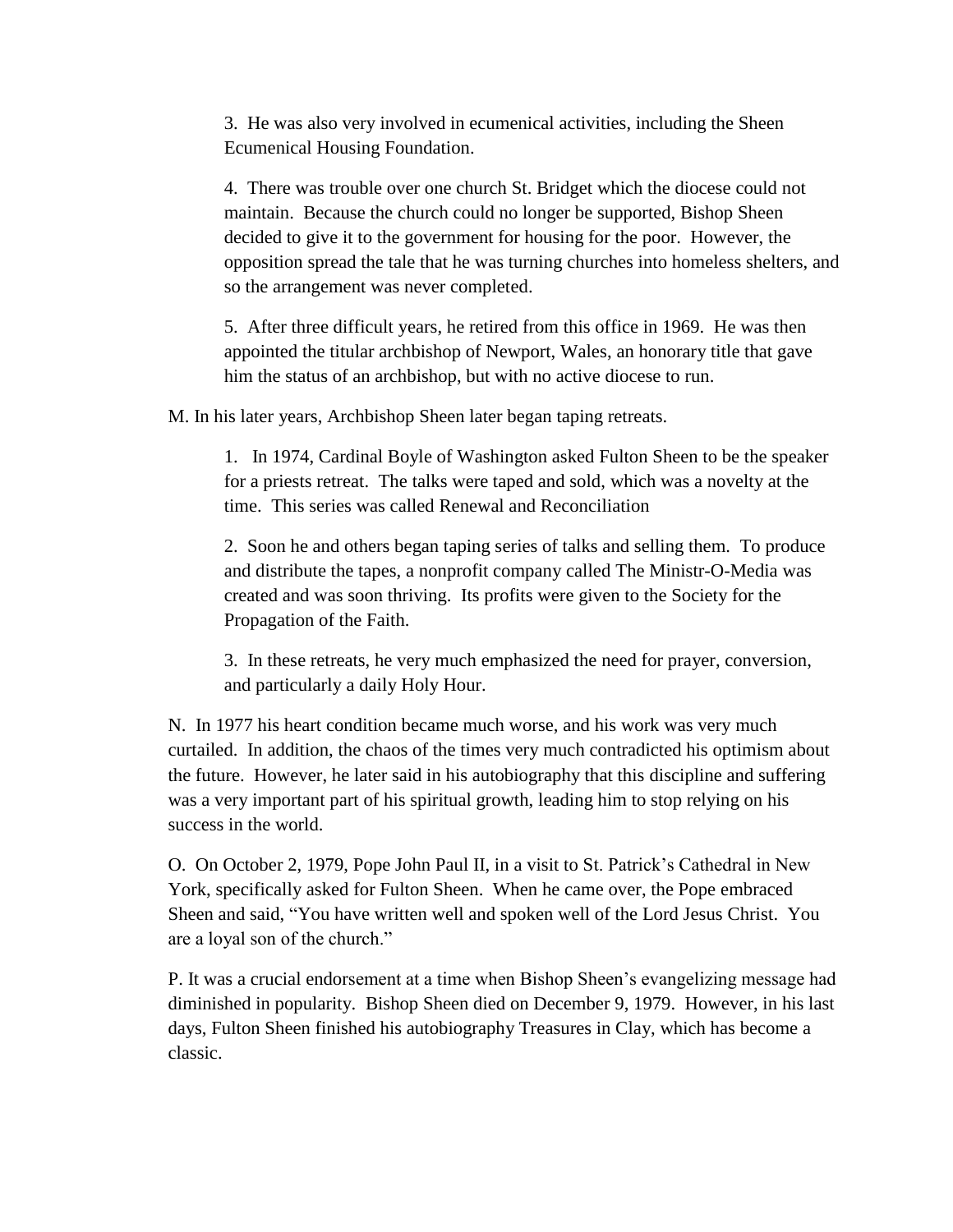Q The cause for canonization has been proposed and Fulton Sheen is just short of beatification. However, there has been an interruption due to the need to resolve some disputes about jurisdiction.

1. In 2002, the cause was filed in Rome by Bishop Daniel Jenky of Peoria, Illinois. The Congregation on Saints accepted the cause was accepted and allowed Fulton Sheen to be called Servant of God.

2. In 2012, the Congregation for the Causes of Saints declared that Fulton Sheen had lived a life of heroic virtue, enabling him to be called Venerable.

3. In 2014, the Congregation approved of a miracle on Fulton Sheen's behalf, the miraculous revival and complete recovery of a newborn apparently dead for 61 minutes.

4. The process for his beatification was to continue, but a dispute between the Archdiocese of New York and the Diocese of Peoria over who should have the body has put the process on hold. It does seem that a resolution is coming soon.

R. Archbishop Sheen's life and his writings and speeches thus exemplify the American ability to appreciate the value of learning, but also the importance of the general public. He demonstrated the reward of hard work and initiative in bringing the timeless truths of the faith to the modern world, as well as being a success in joining people of different faiths together in the pursuit of truth.

II. The great Franciscan nun Mother Angelica overcame the limitations of poverty and used entrepreneurial daring to build up a Catholic cable station and media presence generally.

A. Mother Angelica grew up in difficult circumstances, but her faith gradually grew and her determination showed itself from a young age.

1. She was born in 1923 as Rita Rizzo as the only child of John and Mae Helen Rizzo. She grew up in the Italian section of Canton, Ohio. However, her father abandoned the family, and the couple divorced in 1929.

2. Mae Helen and Rita were often in poverty, and a grandmother often had to take care of Rita. Her mother worked for a tailor and dry cleaner during the Great Depression. The neighborhood was run down and crime ridden.

3. Rita attended a local high school, where she learned to be a drum majorette. To earn some extra money, she also worked at a company that made liturgical candles. The struggles created academic problems, but she still graduated high school on time.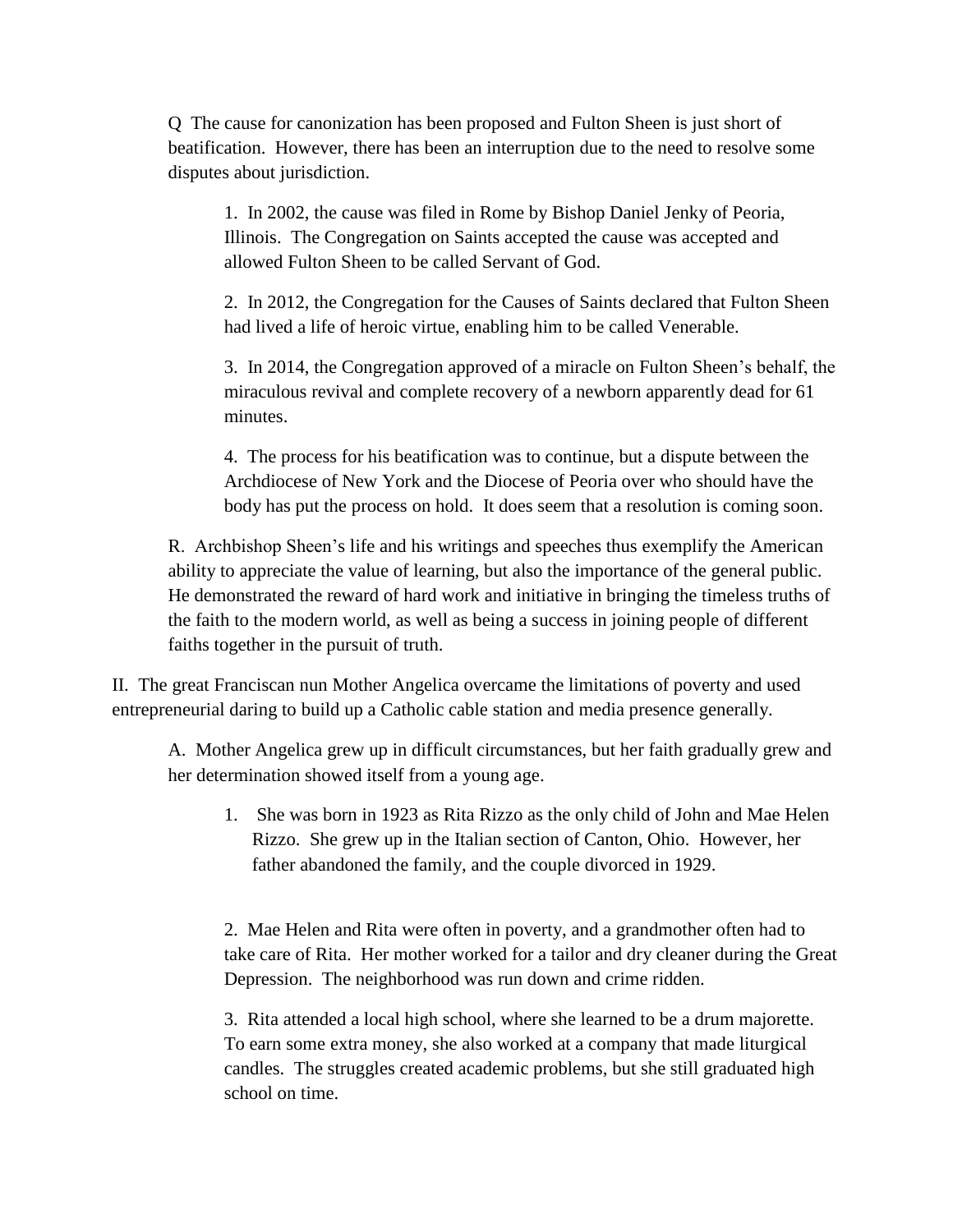- 4. Rita always showed determination and initiative. And so, toward the end of her high school years, Rita spoke with the Mayor of Canton James Secoombe, who agreed to find Mae a job if she passed the civil service exam, which she did.
- B. After graduating high school, Rita Rizzo worked at odd jobs and had to overcome a stomach ailment through prayer, an event that would awaken a much deeper life of faith.

1. At age 18, Rita worked in advertising for a local manufacturing plant that, among other things produced gun barrels for the war effort. She was already a devout Catholic and would regularly attend daily Mass and pray to the Stations of the Cross and the rosary. However, by her own account, her devotions were rather superficial.

- 2. However, a stomach ailment that she had suffered from since age 16 got worse. She prayed a novena to St. Therese of Liseaux for a cure, and it came in January, 1943. It was when she started praying for a cure that her prayer life increased in intensity.
- . C. At age 21, she began sensing a call to become a nun.

1. When she was praying in a church in 1944, she sensed this calling. Her priest recommended that she look into local convents.

2. When visiting the Franciscan Poor Clares convent in Cleveland, Ohio, Rita felt that that was her calling. And the Poor Clares accepted her as a postulant.

- 3. Her mother disagreed with her decision to enter the convent. And so she left in secret on August 15, 1944. She left her mother a note saying that, since her cure, she had wanted very much to live entirely with Christ,
- D. Her religious life began well, with the reception of the name Sister Mary Angelica. An accident seemed to stop her progress, but the injury was cured sufficiently for her to be productive; and she resolved to start a new convent in the south.

1. As a postulant, she joined in the prayers of the community. And manual labor, such as cooking, cleaning, and doing the laundry. Her knees began to cause problems with these chores, but she continued onwards, albeit with different duties. By 1947, these health problems were alleviated and she seemed to be progressing well.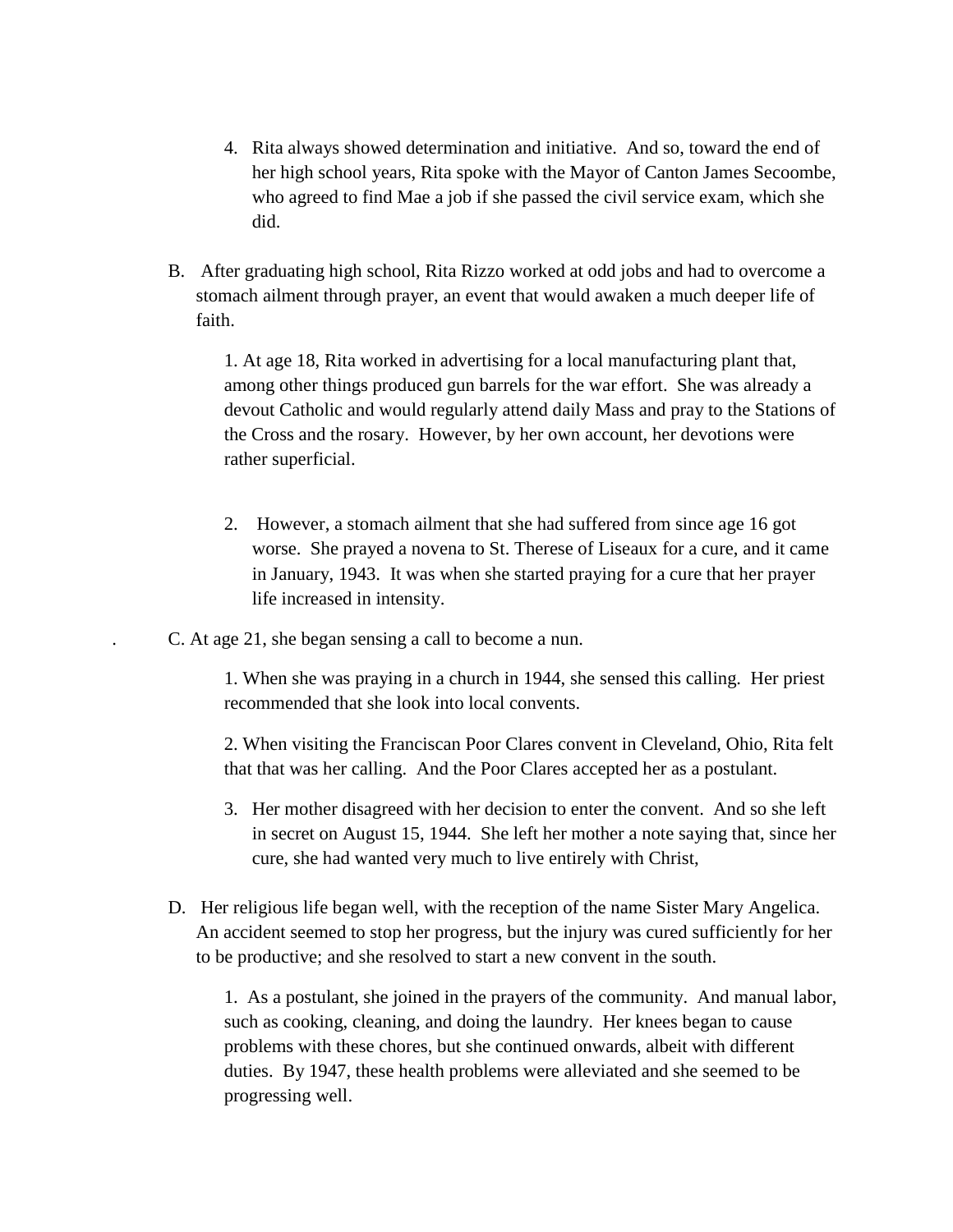- 2. A couple donated a house in Canton to the order. And so the Poor Clares established a new convent called the Santa Clara house, with 0Sister Angelica among the founding members. The convent was known for promoting interracial harmony.
- 3. On November 8, 1945, she made simple vows and was named Sister Mary Angelica of the Annunciation. She made her final vows on January 2, 1953. In the meantime, in 1952, she received a visit from her ailing father John and there was reconciliation within the family.
- 4. She demonstrated substantial administrative abilities as she helped out the convent. For example, in the fall of 1953, when the novice mistress Mother Mary Immaculate was away, the Abbess Mother Veronica asked Sister Angelica to step in and take over her duties in the interim.

5. However, later in 1953, when using a machine to clean the floor, Sister Angelica suffered from a severe accident, in which the machine threw her against the wall. For almost two years after the accident, she was housebound and it was now clear whether she would ever walk again. The doctors proposed a surgery that had about a 50 percent chance of enabling her to walk. When she was about to have the surgery, she promised God that if she could walk again, she would build a new monastery in the south. The surgery was successful enough that she could walk, although the injury would still cause her problems for years to come.

- E. After the surgery, Mother Angelica and the Mother Superior agreed that she should found a new monastery. And so Sister Angelica made arrangements for a convent in Irondale in Birmingham, Alabama.
	- 1. After several unsuccessful attempts to find land and a willing bishop, Archbishop Thomas Tooben of Mobile invited her to establish a house in Birmingham, pointing out the need to minister to blacks. The Bishop of Birmingham Emmet Walsh was reluctant, but eventually went along.
	- 2. The new convent was to begin with Mother Angelica and four sisters. They had to raise money to build the convent, which was done in part by selling fish lures. Despite leg problems, Mother Angelica supervised the fundraising and the building of this convent. Mother Angelica's mother entered as a postulant, and Sister Veronica, who had been the abbess in Canton, transferred to the new monastery.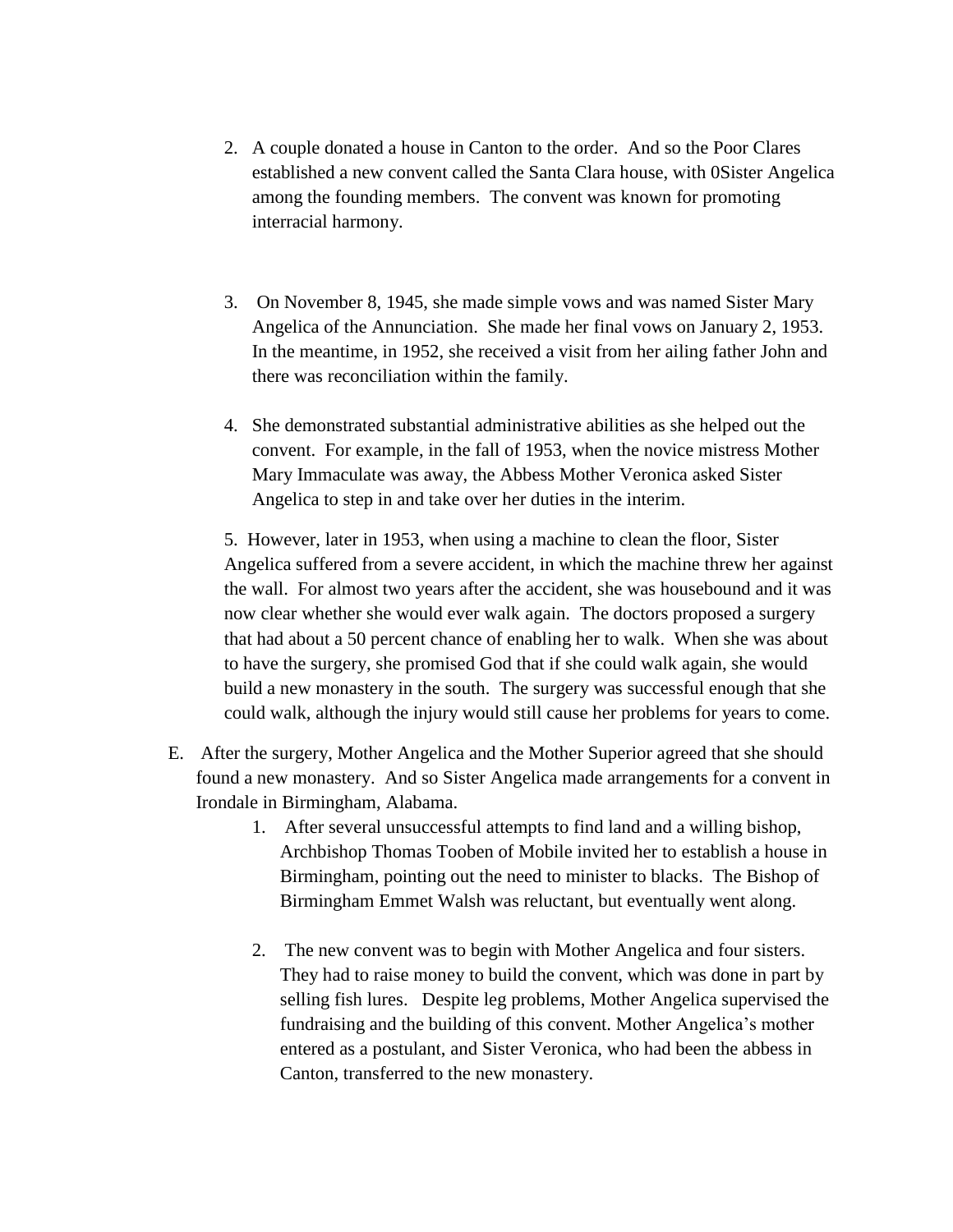- 3. In 1962, the convent was finished and the nuns moved in. The branch was named The Poor Clares of the Eucharist. They were open to nuns of any race, which was controversial and provoked a backlash, including one person shooting at the door of the convent.
- 4. The convent tried various ways of raising money, but there were constant financial hardships. Among other things, Mother Angelica started taping talks and selling them, which produced some funds. She also developed a reputation as a speaker and a publisher of pamphlets about aspects of the faith.
- F. In the 1970s, Mother Angelica began taping programs for a local CBS affiliate station 41 in Birmingham. Pat Robertson also showed her programs on the Christian Broadcasting Network, which he had established.
	- However, on 1978, CBS ran a movie called The Word, which Mother Angelica considered to be blasphemous on the grounds that it cast doubt upon the divinity of Jesus. When they insisted on running it, she refused to televise her show any more. That decision left the convent with no clear way to continue with the shows through which Mother Angelica was reaching an increasing audience.
- G. As the sisters in the convent were discussing how to go forward, one of them recommended that they convert the garage in the back of their property. Mother Angelica took up the recommendation and soon built not only a new studio, but Eternal Word Television Network.

1. In 1980, Mother Angelica began taping the shows from this simple studio and arranging for them to be aired on Christian stations.

- 2. Satellite communications were beginning as a new form of communication. And so the convent purchased a satellite to broadcast the show, beginning on August 15, 1981.
	- 1. They had to raise the funds quickly, and everything worked out surprisingly well. For example, because they could not afford adequate lights for \$48,000, they arranged with a salesman to buy the cheapest available lights at \$14,500. These lights would have been completely inadequate, but the company did not have them in stock. And so it sent the \$48,000 brand instead.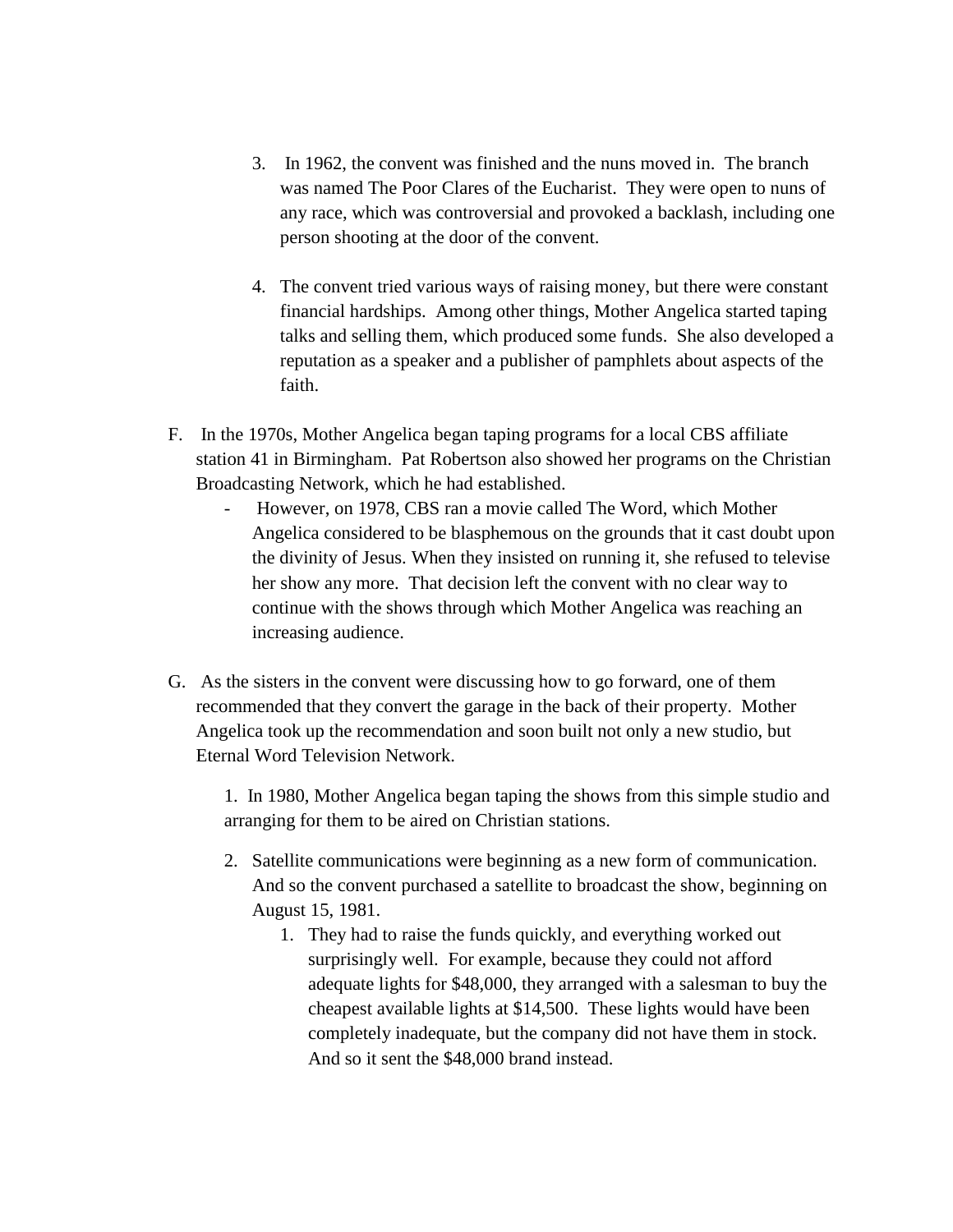- 2. Jim and Tammy Faye Baker had invited Mother Angelica to their show with the PTL network, and she had impressed the audience greatly. And so they sent assistants to her to help build the studio.
- 3. Crucial to the effort was an Alabama lawyer Bill Steltemeier, who had been ordained as one of the first American permanent deacons in 1975. He joined her team to process the contracts and the licensing and soon became central to the operations.
- 4. The operation expanded quickly, and Mother Angelic too on up to \$1 million in debt to expand the network and obtain the needed agreement and equipment.
- 5. Once again, everything fell into place, often just in time. For example, in March, 1981, the satellite that the network needed arrived. However, the manufacturer insisted that the convent needed to pay the full price of \$600,000 for the delivery; and the convent simply did not have anything like that amount. She went to pray in the chapel while one of the sisters spoke to the delivery agent and showed him around the convent. At that very time, a rich man who was vacationing in the Bahamas called and said that Mother Angelica's books had greatly helped him. He offered a large donation, and Mother Angelica arranged for him to wire the money for the satellite.
- 6. With the studio and equipment in place, the network, now called Eternal Word Television Network, was in place, broadcasting five hours of shows a day, including Mother Angelica live, Fulton Sheen's Life is Worth Living, some general Christian shows, and some family or Western movies. Gradually, the network was able to produce more shows and the secular programming diminished.
- 3. At first, some officials in the Vatican objected that a contemplative nun should not be running a business and travelling the world on fundraising tours. However, eventually Cardinal Silvio Oddi of the Congregation on the Clergy intervened for her and the objections were set aside for the time being. However, in 1993, her nuns instituted more traditional practices that would lead to their being entirely cloistered. The male Franciscans of the Eternal Word gradually took over the religious order aspect of the program.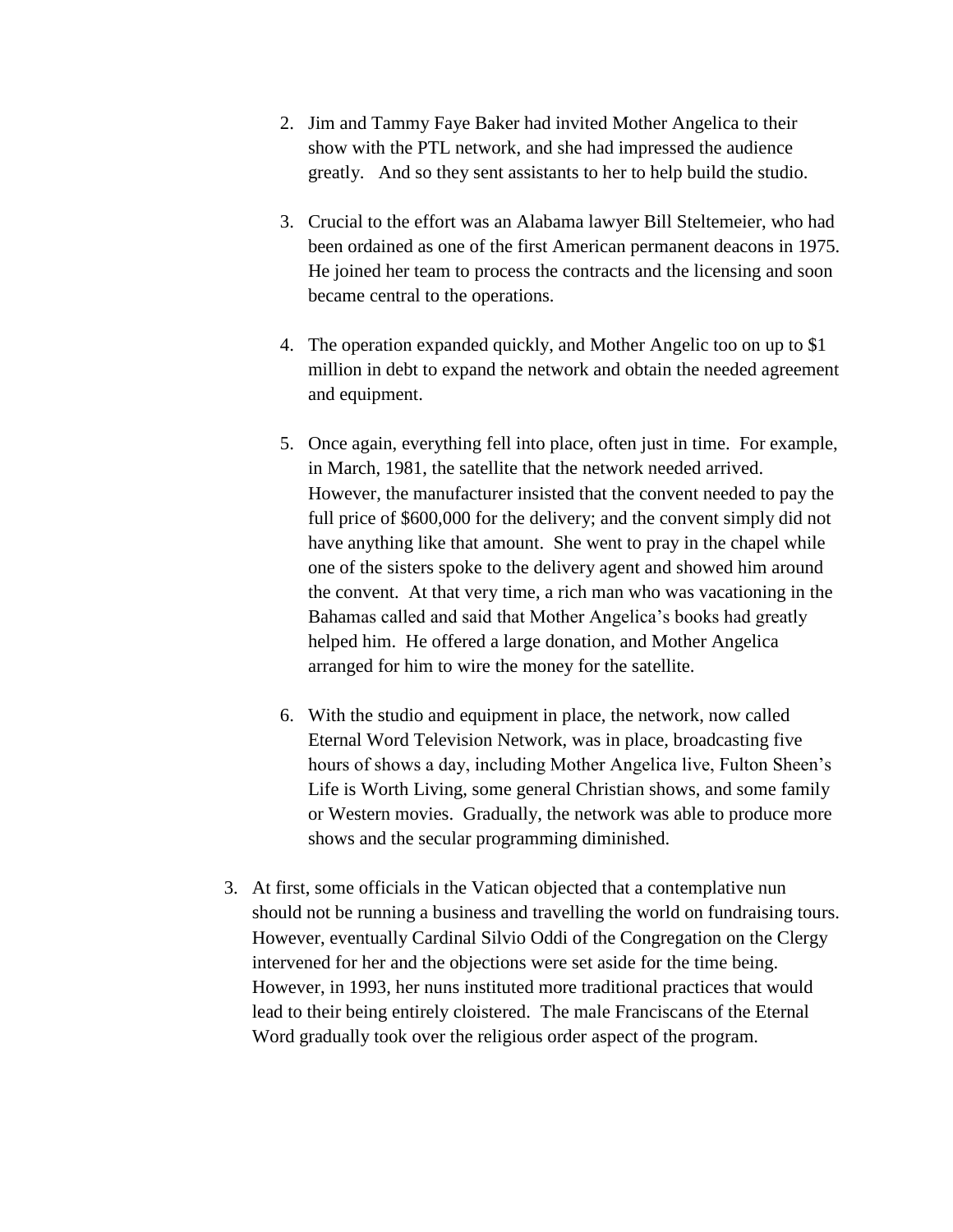H. Now directing not only a show, but the only Catholic television network, Mother Angelica was willing to cause a stir in order to emphasize traditional liturgy and Catholic teaching.

1. For example, when the new initial new translation of the Catechism was going to use gender neutral language in 1992, Mother Angelica openly criticized it. She even spoke with Cardinal Ratzinger who was in charge of the Catechism. He agreed and the Vatican itself published a translation with more gender specific language.

- 2. Also in 1992, Mother Angelica called for the inclusion of Latin in the Masses televised by the network.
- 3. Likewise, during a papal visit to Denver World Youth Day 1993, a woman played Jesus in the Stations of the Cross that the Pope and networks, including ETWN, were broadcasting nationally. Mother Angelica strongly denounced this crossing of male and female on her program. She took the occasion to make the vows of the convent stricter and the habit more traditional. This process was associated with the sisters becoming more completely contemplative, as was their original calling.
- 4. In 1996, Cardinal Mahoney promulgated a letter on the Eucharist and the liturgy, which Mother Angelica believed downplayed the real presence of Christ in the Eucharist. She condemned the letter on television, which led to a feud with Cardinal Mahoney. She retracted her call that the letter should not receive obedience, but still criticized it as confusing. Cardinal Mahoney called upon the Vatican to require her to read out a scripted apology, but the case languished.
- 5. Mother Angelica also wanted the televised Masses to be celebrated ad orientum, which means that the priest faces the altar (sometimes called liturgical east) when saying the prayers, rather than facing the people. However, the local bishop David Foley refused to give permission for this form. The Vatican Congregation on the Discipline of Divine Worship and Sacraments eventually ruled that a bishop cannot forbid Mass from being celebrated ad orientum, but could regulate which Masses are televised. Bishop Foley could thus require that the televised Mass be celebrated with the priest facing the people.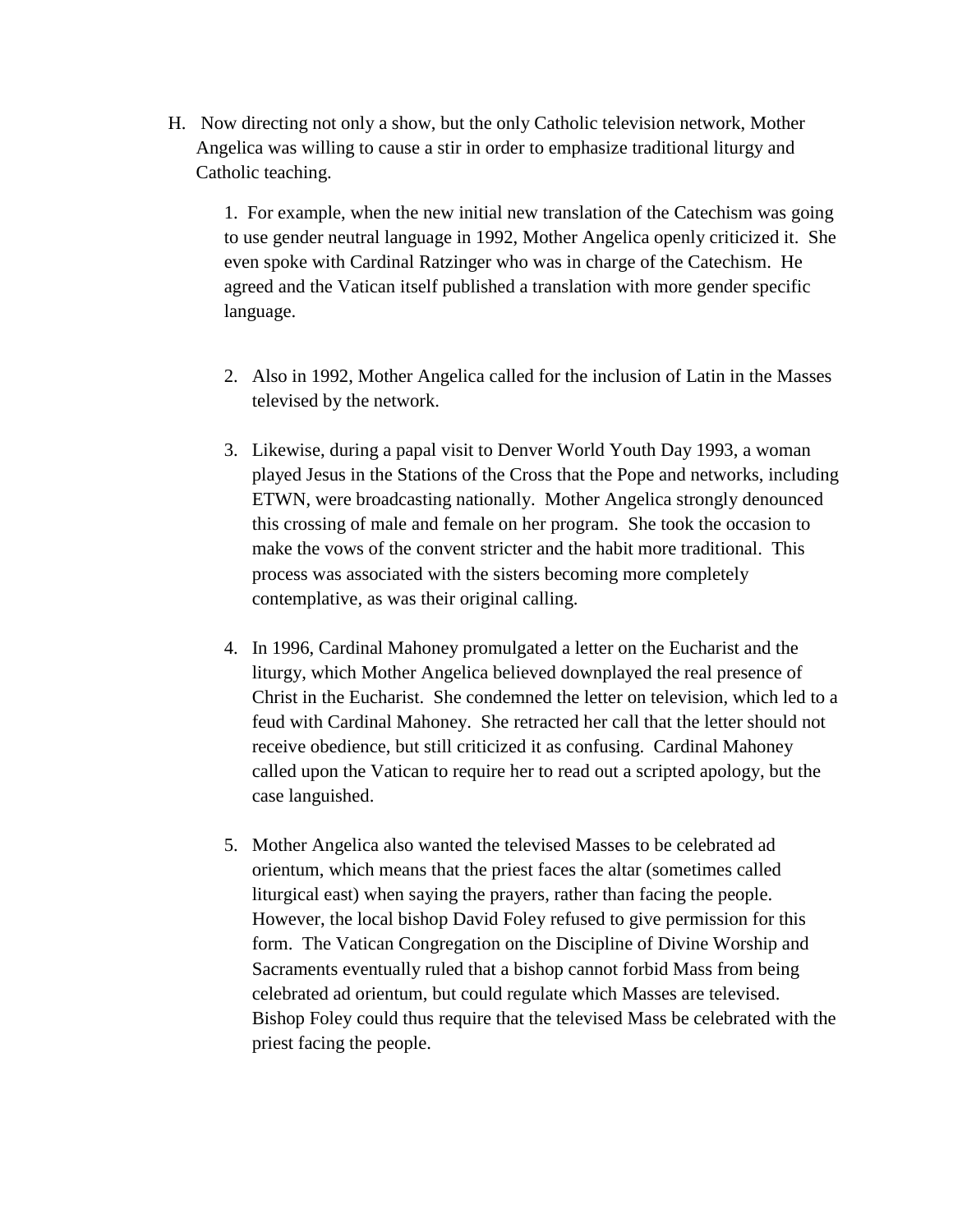- I. During the late 1980s and 1990s, ETWN expanded rapidly. And in 1992, ETWN allied with Radio Guadalupe to found radio stations across America and then other countries. In 2011, ETWN bought the National Catholic Register, a leading American Catholic newspaper, from the Legionaries of Christ, and thus expanded into print news as well.
- J. Over the course of the 1990s, Mother Angelica received visions that would guide future projects.

1. She had a vision of St. Michael the Archangel in 1989 and again in 1990, indicating the place where the first radio station should be built.

2. She also saw visions of the Child Jesus while on trips in Columbia. She said that Jesus instructed her to have a new temple built in Alabama. That temple would become The Shrine of the Holy Eucharist in Hanceville, Alabama, where the nuns would reestablish their contemplative community. After a great deal of effort and expense, the vast shrine was completed and then consecrated on December 9, 1999.

K. In the late 1990s, Mother Angelica would complete here active ministry with a recovery of health problems, a provision for the future of EWTN and a final celebration before disability set in.

> 1. Her legs had given her problems for years for she had never recovered from the accident fully. But then, in January of 1998, after prayers with an Italian mystic, she was suddenly cured. For a short time, she was more active than ever.

2. In March of 2000, she and the board of directors revised the corporate charter to make EWTN an independent company, rather than one under the control of her order. She agreed that the company would now be controlled by its own board of directors, with Bill Steltemeier as the chairman of the board. The idea was the network was to be independent of any outside control, and thus able to continue taking risks for Jesus.

3. On December 12, 2000, there was a joyous celebration on the program for the feast of Our Lady of Guadalupe. Relieved of the burdens of running the network, Mother Angelica seemed to be full of joy.

4. However, illnesses were already starting to set in. On July 3, 2000, Mother Angelica had a seizure that almost resulted in her death. She recovered remarkably from that event. However, starting in April of 2001,